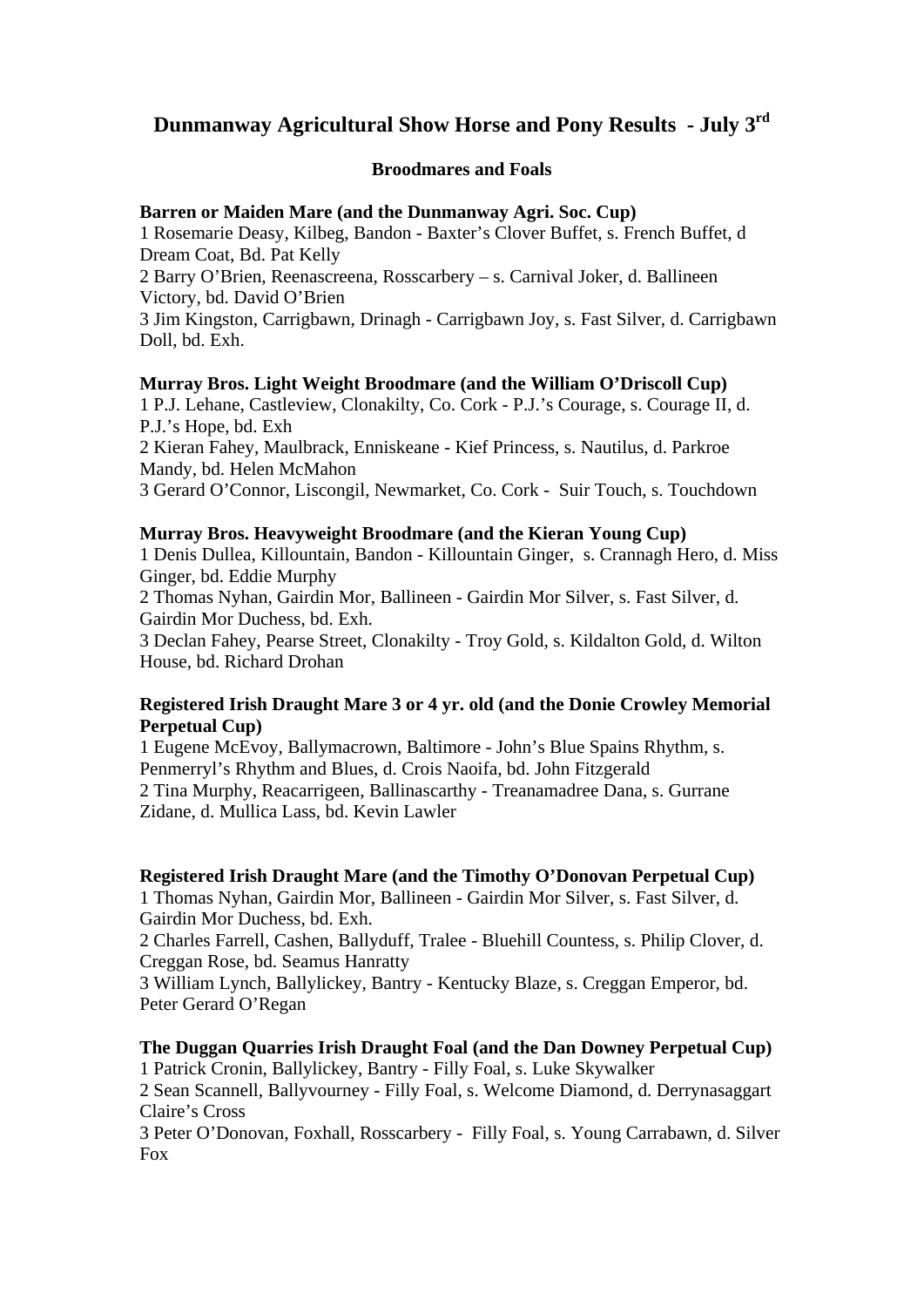# **Colt Foal to Make a Hunter**

1 Kieran Fahey - Colt Foal, s. Berkley Cruise, d. K.I. Misty

2 Patrick O'Sullivan, Droum, Leap - Colt foal, s. Luke Skywalker, d. Droum Bridge Lass

3 John Hickey, Coronea, Skibereen - Colt Foal, s. Brookfield Floating Lux, d. Golden Bassom

# **Filly Foal to make a Hunter**

1 Denis Collins, Bauravilla, Skibbereen - Filly Foal, s. King's Master, d. Carrigroe Princess

2 P.J. Lehane, Castleview, Clonakilty - Filly Foal, s. Floating Lux, d. P.J.'s Courage; 3 Thomas Nyhan - Filly Foal, s. Painter's Row, d. Gairdin Mor Silver

# **Mare and Foal Progeny Class (and the Helen O'Donoghue Memorial Perpetual Cup)**

1 P.J. Lehane - P.J.'s Courage, s. Courage II, d. P.J.'s Hope and Filly Foal by Floating Lux

2 Kieran Fahey - Kief Princess, s. Nautilus, d. Parkroe Mandy and Filly Foal by King's Master

3 Patrick Cronin, Ballylickey, Bantry - Lucky, s. Welcome Diamond and Filly Foal by Luke Skywalker

# **Champion Foal (and the Billy Cotter Perpetual Cup)**

Ch: Denis Collins' Filly Foal by King's Master Reserve Kieran Fahey's Colt Foal by Berkley Cruise

# **Murray Bros. Champion Broodmare (and the Murray Bros. Perpetual Cup)** Ch:

Denis Dullea's Killountain Ginger Reserve P.J. Lehane's P.J.'s Courage

# **Ridden Horses**

# **The Allied Irish Banks Heavy Weight Hunter (and the Lehane and Associates Cup)**

1 Val Hyde, Ballymacoda - Ballinapark Max, s. Crosstown Dancer, d. Ballinapark Ruby, bd. Vivienne O'Connor

2 Tina Murphy - Rochestown Amoroso, s. Fast Silver, d. Rochestown Gold, bd. Jerry O'Donoghue

3 Denis Collins' Rumny, s. Coolcronan Wood, bd. Helen O'Driscoll

# **The Allied Irish Banks Light Weight Hunter**

1 Rhian Fitzgerald, Model Farm Road, Cork - Freelander II, bd. Mr. T. Brash

2 Val Hyde - The Publisher, s. Buster King, d. Silverstone Gentle Mary

3 Gaby Aubin, Harbour House, Courtmacsherry - Cruise Market Phoenix, s. Market

Square, d. Amazon Cruise, bd. Tom Jones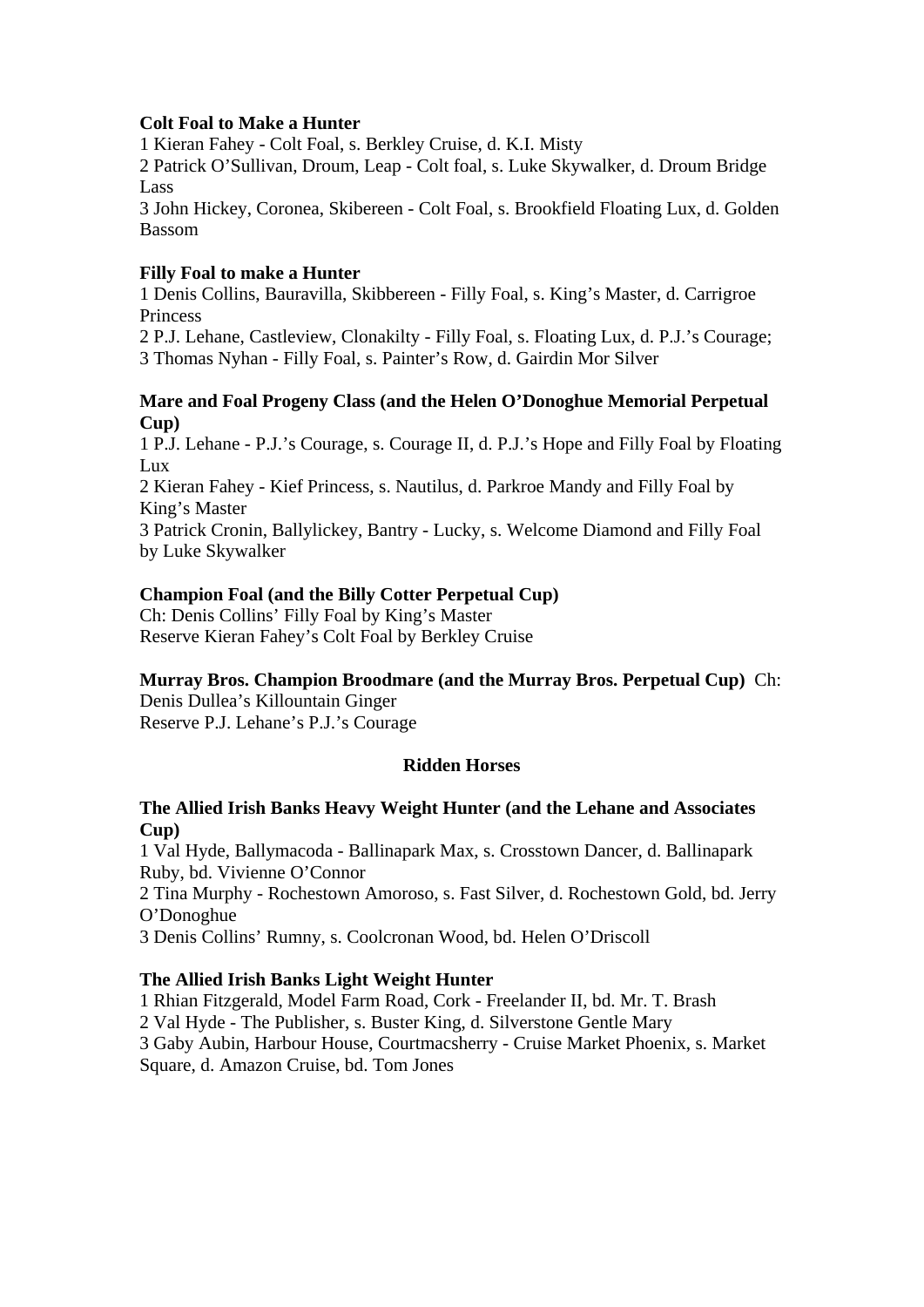# **The Allied Irish Banks Small Hunter**

1 Maeve McCarthy, Skibbereen – Rodger 2 Gillian McDermott-Walsh, Kildinan, Co. Cork - Westwood Wind Chimes, s. Well Chosen, d. Westmount Jackie, bd. Exhibitor 3 Lorraine Browne, Monkstown, Co. Cork - Riana Rocket, s. Balda Bean, d. Browne Eye Beauty, bd. Patrick Kirwin

#### **O'Brien's Saddlery Ridden Cob (and the Paddy Kelly Perpetual Trophy)**

1 Edward Shanahan Sheehan, Carrigaphooka Castle House, Macroom - Merric, s. Corna Blue, d. Hazel Dubh, bd. M. Comerford 2 Gwen Murphy, Skibbereen - Chestwood 3 Michelle Marie Fitzmaurice, Kilquilkey House, Mallow - Kilquilkey Pye

# **The Ballybrack Equestrain Centre Ridden Irish Draught (and the Mick Carroll Perpetual Memorial Cup)**

1 Val Hyde's Ballinapark Max, by Crosstown Dancer – Ballinapark Ruby, bd. Vivienne O'Connor

#### **Champion Ridden Hunter (and the Henry Smith Perpetual Cup)**

Champ: Rhian Fitzgerald's Freelander II Reserve: Val Hyde's Ballinapark Max

# **Coloured Horses**

#### **Coloured Broodmare, gelding or filly, 3 yrs or over**

1 Neil Hurley, Coolroe Lodge, Ballincollig - Our Boy Nicko, bd. Exh 2 Gillian McDermott-Walsh - Westmount Wind Chimes, s. Well Chosen, d. Westmount Jackie

#### **Coloured Young Stock**

1 Donal White, Glenview Stud, Fermoy, Co. Cork - yearling filly, s. Lux Z, d. Coisbell Sophie 2 Donal White - 2 yr. old filly, s. The Artist, d. Coisbell Sophie

#### **Champion Coloured Young Horse (and the Connie Farrell Perpetual Cup)**

Champion: Donal White's yearling filly; Reserve: Neil Hurley's Our Boy Nicko

# **Thoroughbreds**

#### **Meelin Stud Thoroughbred Broodmare (and the Miah Duggan Cup)**

1 Ivor Kingston, Killeens Stud, Crosshaven - Two Row, s. Accordian, bd. E. Bracken

#### **The Doheny Bar Thoroughbred Foal**

1 Ivor Kingston's Colt Foal, s. Humbel, d. Two Row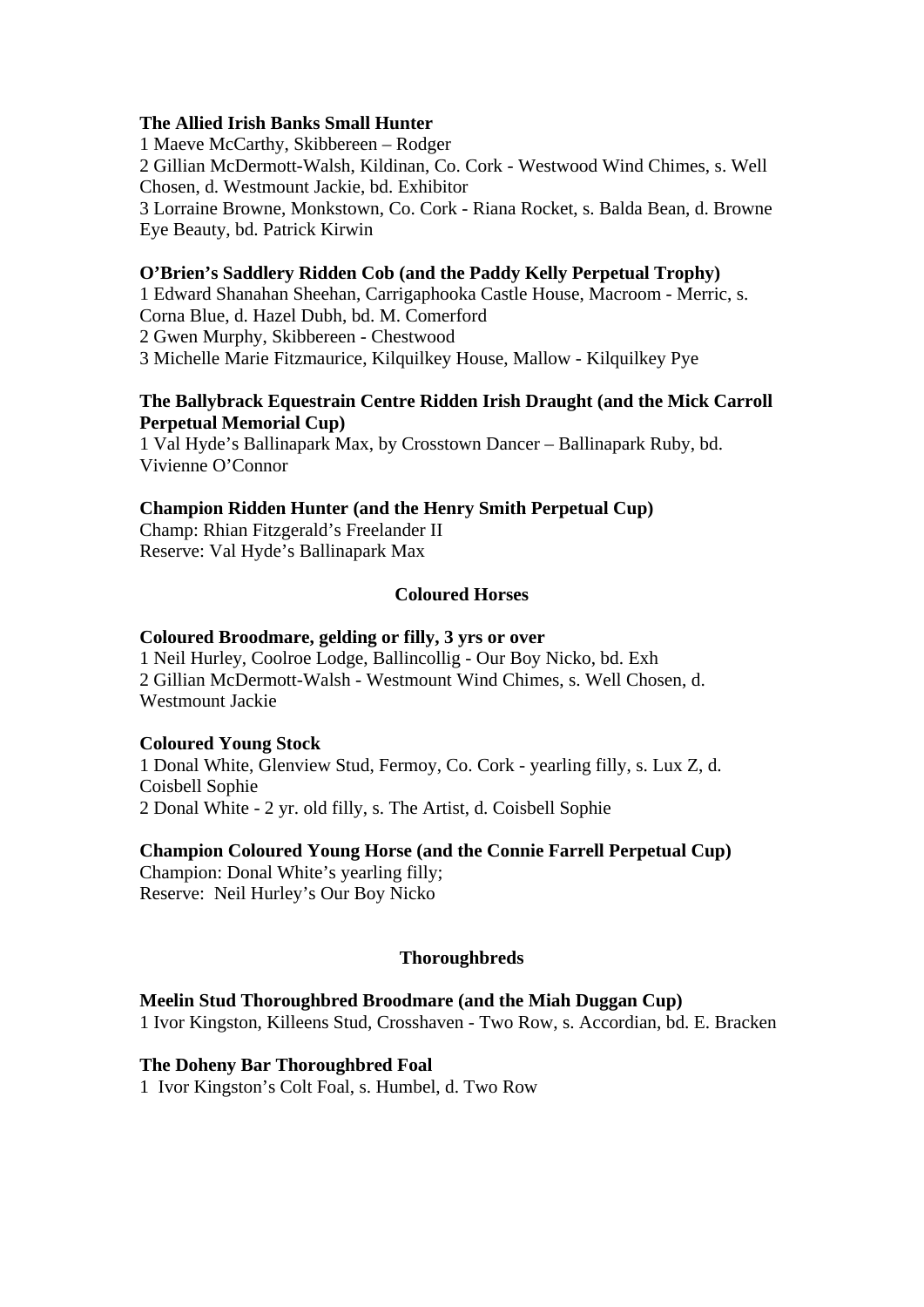# **Thoroughbred Young Stock (and the Michael Russell Perpetual Cup)**

1 Karen O'Driscoll, c/o Meelin Stud, Bandon - yearling colt, s. Oscar, d. Timerry, bd. P.J. O'Driscoll 2 Barry O'Driscoll, c/o Meelin Stud, Bandon - 2 yr. old colt, s. Kadeed, d. Cherry Stripe, bd. Exh

#### **Young Horses**

#### **Yearling Colt or Gelding to make a Hunter**

1 Michael O'Callaghan, Lissycasey, Ennis, Co. Clare - yearling colt, s. Lux Z, d. Dock Leaf, bd. Kieran Broderick 2 Seamus Lehane, Ballmacowen, Clonakilty - Ballard Windy Ridge, s. Diamond Discovery, d. Brooklodge Felicity Roberts, bd. P.J. O'Mahony 3 Siobhan Adams, Enniskeane - Tanglewood Sparticus, s. Ricardo Z, d. Flaminco Queen, bd. Carole Adams

#### **Yearling Filly to make a Hunter**

1 Liam Hayes, Clashduve, Drimoleague - Enterprise Park, s. Lux Z, d. Gurranduig Sally, bd. Niall O'Donovan 2 Stephen McCarthy, Dunmanway - Ballard Country Girl, s. Ghareeb, d. Ballard Queen, bd. Seamus Lehane 3 Pat O'Sullivan, Ballyboy, Dunmanway - yearling filly, bd. Exh

#### **Two Year old Colt or Gelding to Make a Hunter**

1 Seamus Lehane - Ballard Playboy, s. Ghareeb, d. Ballard Queen, bd. exh. 2 Siobhan Adams - Tanglewood Ronaldo, s. Ricardo Z, d. Solaka, bd. exh.

#### **Two Year old Filly to Make a Hunter**

1 Angela Loughnane, Kilrush, Castlemartyr, Co. Cork - Derrynagarra Bliss, s. Sir Rivie, d. Derrynagarra Clorin, bd. Helen & Christopher Kelly 2 Jane Capener, Skibbereen - Gladys Knight

#### **Three Year Old Gelding to make a Hunter**

1 Seamus Lehane - Ballard Eagle, s. Master Imp, d. Carrigroe Princess, bd. Denis Collins

2 Sean O'Donovan, Gortnamona, Schull - Mr. Darcy, s. Ghareeb, d. Tully's Kimberley, bd. Martin Fahey

#### **Champion Young Horse (and the Paul Maher Memorial Perpetual Cup)**

Champion: Seamus Lehane's Ballard Eagle Reserve Michael O'Callaghan's Lux Z yearling colt

# **Young Show Person Class**

1 Alice McCarthy, Holly Hill, Kinsale

2 Robert Hyde, Ballymacoda

3 Louise O'Neill, Dungarvan, Co. Waterford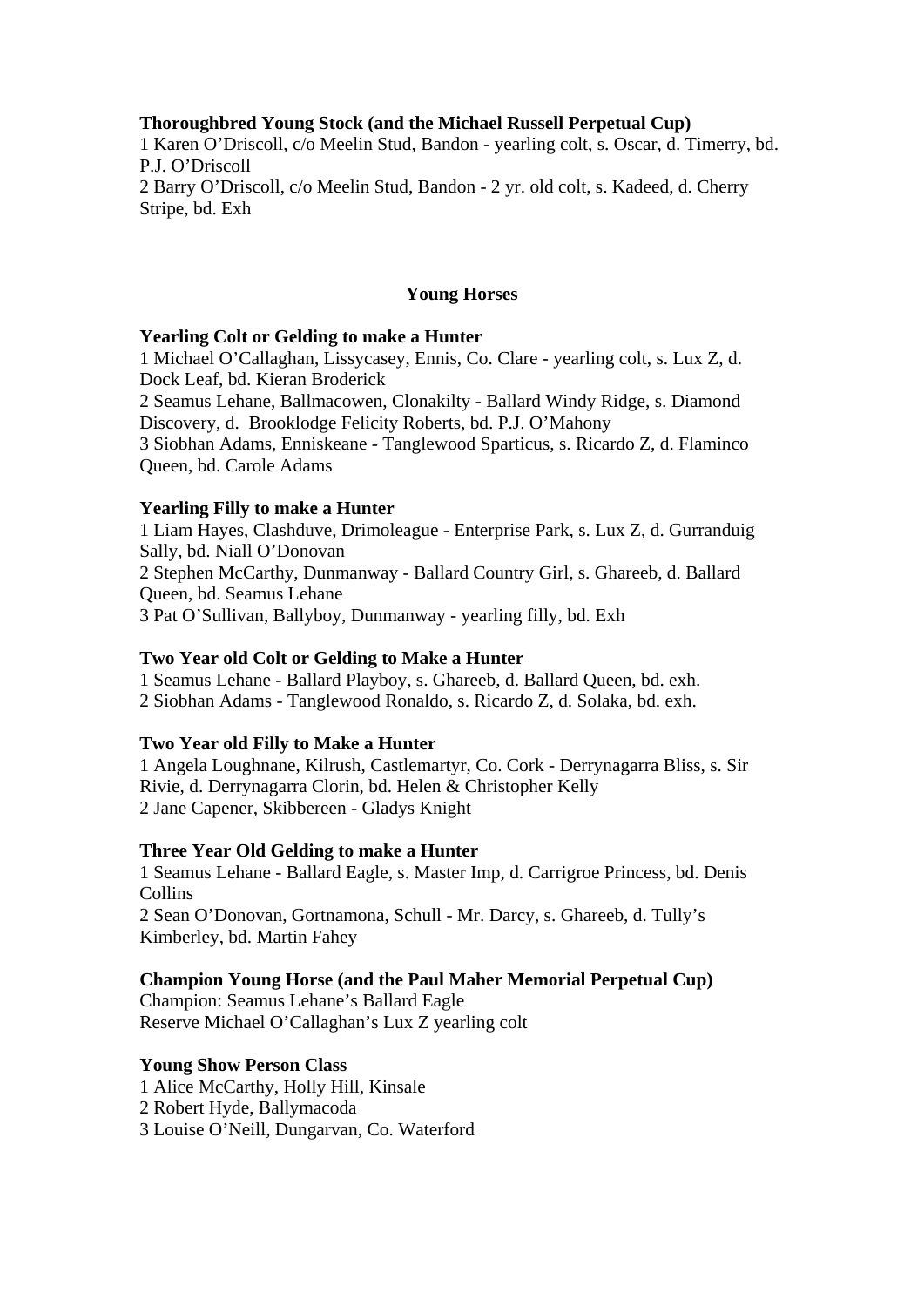# **Young Irish Draughts**

# **Irish Draught Yearling Filly**

1 Sam Burchill, Rineen, Skibbereen - Rineen Silver Diamond, s. Welcome Diamond, d. Rineen Silver, bd. John Burchill

- 2 Denis Dullea yearling filly, s. High Ho Dubh, d. Clancool Beg, bd. Joe Long
- 3 Patrick Murphy, Kealkil yearling filly, s. Welcome Diamond, bd. Exh

# **Irish Draught 2 Year Old Filly**

1 Carmel Duggan, Edencurra, Dunmanway - Eden Breeze, s. Sir Stormy Breeze , d. Ardattin Bluebell 2 Angela Loughnane - Derrynagarra Bliss, by Sir Rivie – Derrynagarra Clorin, bd. Helen and Christopher Kelly 3 Charles Farrell's 2 yr. old filly, s. Carrickross Close Shave, dam by Dunkerrin Grey Mist, bd. Exh.

# **Champion Young Irish Draught Filly (and Jerry Coakley Perpetual Cup)**

Champion: Carmel Duggan's Eden Breeze Reserve: Sam Burchill's Rineen Silver Diamond

# **Pony Section**

# **Ridden Show Ponies**

# **Open 148cm Show Pony**

1 Alice McCarthy, Holly Hill, Kinsale - Holly May Magic, s. Draiocht Dubh, d. Star of Blue, bd. Michael Hanley

# **Open 138cm Show Pony**

1 Finbarr McCarthy/Dee Burchill, Union Hall - Sharlen Gone with the Wind

# **Open 128cm Show Pony**

1 Mike Madden, Charleville - Tamarind Just William 2 Josephine O'Driscoll, Hollycreek, Enniskeane - Haighend Star Attraction 3 William Williamson, Glandore - Glandrine Wedding Belle, s. Knockskagh Prince, d. Drinagh Melissa, bd. J. O'Regan

# **Open First Ridden**

1 Josephine O'Driscoll - Wait with Breeana

2 Mary Caperner, Lybe, Belgooly - Mad Max

3 Stephanie Quill-Manley, Kerry Pike – Althaea, s. Eskdale Music Boy

# **Open Lead Rein**

1 Jenny O'Driscoll, Castletownsend - Amesbury Bumble Bee, s. Amesbury Manhattan, d. Sweet Minute 2 Louise Brady, Carrigaline - Hepplewood Georgie Girl, s. Kouros Supertrooper, d. Nantcol Taffeta 3 Ellie and Katie Duggan, Prospect Grove, Dunmanway - Table Brook Antacia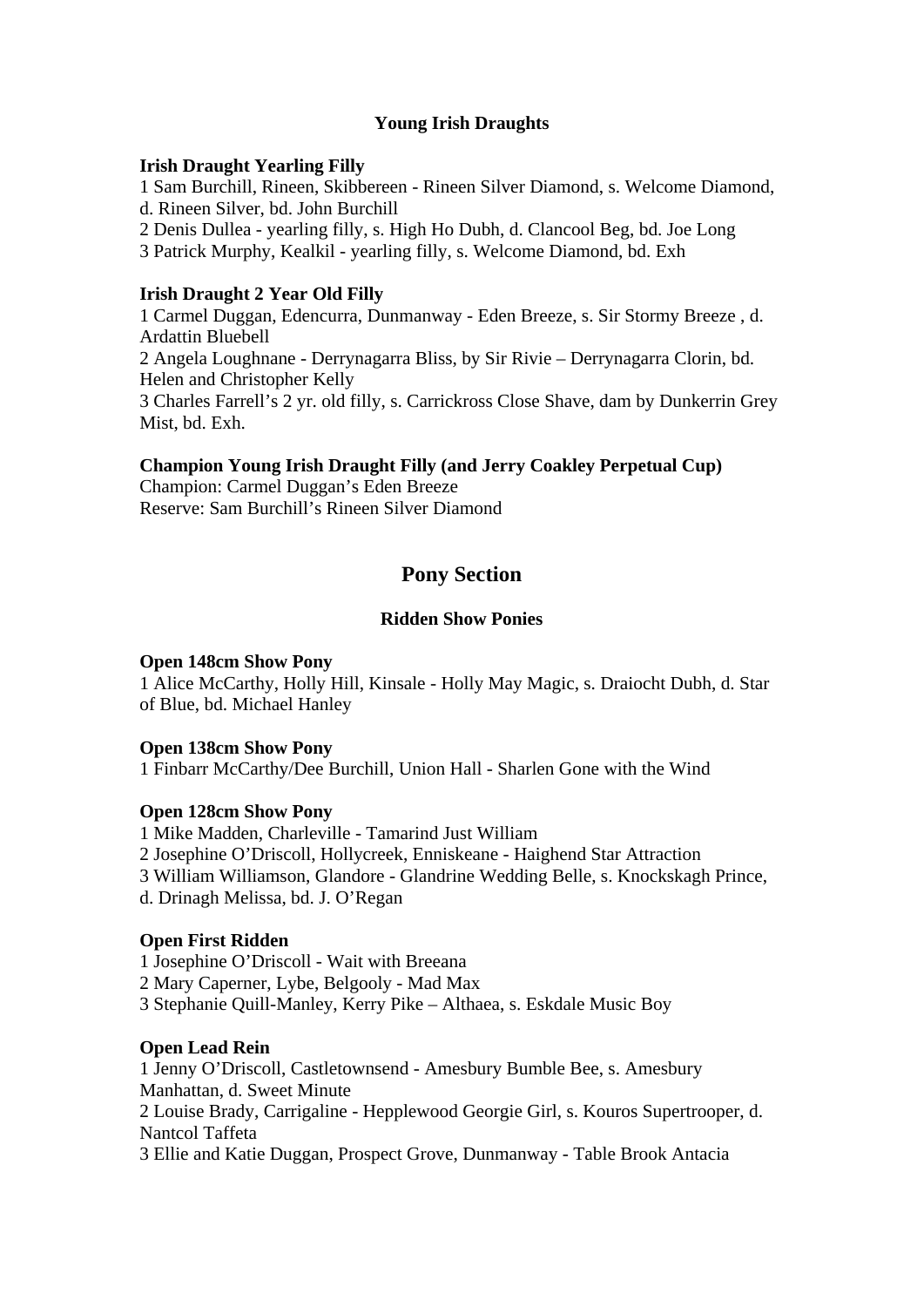# **Novice Lead Rein**

1 Ellie and Katie Duggan - Table Brook Antacia

2 Josephine O'Driscoll - Wait with Breeana

3 Alex O'Sullivan, Ballymacowen Hse., Clonakilty - Little Lady

# **A.J.'s Mobile Saddlery and O'Brien's Saddlery Family Riding Pony (Non-IPS)**

1 Siobhan Adams - Jiminey Cricket, s. Maltstriker, d. Misty's Girl, bd. Carole Adams

2 Rachel O'Donovan, Drimoleague - 7 y.o. mare

3 Sandy French, Hornhill, Lissarda - King's Nemo

# **Champion Ridden Pony (and the O'Donoghue Atlanta Perpetual Cup)**

Champion: Finbarr McCarthy's Sharlen Gone with the Wind Reserve: Jenny O'Driscoll's Amesbury Bumble Bee

# **Led Ponies**

# **Show Pony Young Stock – Yearling Colt/Gelding/Filly**

1 Martin O'Sullivan, Droum, Leap - The Painted Lady, s. Barrera Duke of Windsor, d. Leap Angel, bd. Exh

2 Orla Whelton, Ballintemple Hill, Clonakilty - Templehill Harmony, s. Astral Heartbreaker, bd. Exh

3 Michael Calnan, Riverside, Leap - Kilmacahra Heartbreker, s. Astral Heartbreaker, d. Knockeen Moonlight, bd. Exh.

# **Show Pony Youngstock – 2 and 3 yr. old**

1 Orla Whelton - Golden Grove Hermione, s. Holyoake Czar, bd. Claire Scott and Sarah Rymer

# **Show Pony Broodmare (and the O'Leary Perpetual Cup)**

1 Martin O'Sullivan - Leap Look at Me, s. Barrera Duke of Windsor, d. Harbour View Queen, bd. Exh

2 Josephine O'Driscoll - Wait with Sabrina

3 Frank Williams, Thurles, Co. Tipperary - 12 yr. old mare, s. Hollyoake Czar, d. Naofa Lias, bd. Sean Maher

# **Best Pony Foal**

1 Martin O'Sullivan, Leap Heartbreaker, s. Astral Heartbreaker, d. Leap Look at Me;

2 John Ward - Gloun Buachaill, s. Celtic Moy Sailor, d. Beauty

3 Josephine O'Driscoll's Hollycreek Miss Mini Me

# **Pony Class Confined to Dunmanway (and the O'Connell Perpetual Cup)**

1 Alan Brickley, The Doheny Bar, Dunmanway - Dreamer

2 Siobhan O'Brien, Knockane, Dunmanway - Windsor Lass, s. Barrera Duke of Windsor, d. Will's Moonshine Lady, bd. Mrs. C. Calnan

3 Jimmy O'Regan, Drinagh West, Dunmanway - Glandrine Royale, s. Knockskagh Prince, d. Drinagh Melissa, bd. Exh